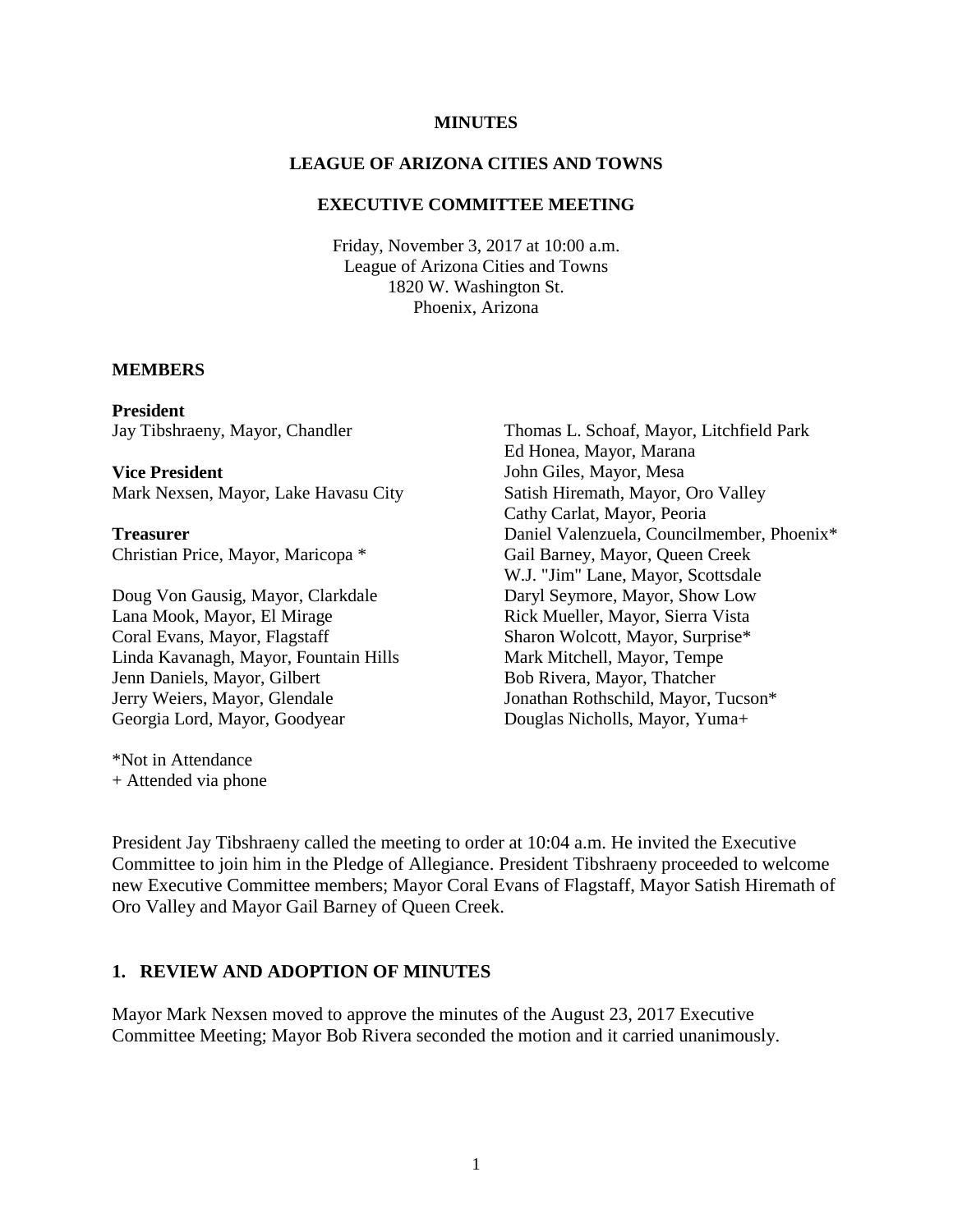## **2. LEGISLATIVE POLICY DISCUSSION**

President Tibshraeny asks Executive Director, Ken Strobeck, to introduce the Legislative Policy Discussion. Mr. Strobeck invited League Pension Policy Analyst, Nick Ponder, to provide a PSPRS update.

Mr. Ponder discussed the legislative pension ad-hoc committee that went to Globe, Yuma, Flagstaff, Bisbee and Phoenix. He educated the committee on the history of the PSPRS system, how it got to where it is today, and what the prospects are moving forward. The ad-hoc committee made three relatively benign recommendations. The first recommendation was a new audit of PSPRS, there was one audit done by the Auditor General in 2015, but this was done before Tier 3 was implemented. The second item was additional reporting for the actuarial report. He found that the information the legislator was requesting is already in the actuarial report. If there is additional information that needs to be identified in that report, a mandate can be created through legislation or simply ask PSPRS for the information. The third legislative item was a request to re-form the ad-hoc committee in the 54th legislative session, which would begin in 2019.

In addition, Mr. Ponder has been traveling around the state talking to councils including Globe, Casa Grande and Yuma. He has also spoken to the Apache/Navajo mayors as well as Greater Arizona Mayor's Association (GAMA) and presented to GFOAz. Mr. Ponder is educating people from a League perspective as an independent perspective as to how PSPRS got to where it is today and what to do moving forward. The most common questions at council meetings are; when are contribution rates going down? Do you think that Tier 3 is a fix? The state helped create this problem, when are they going to give us money to help fix it, or stop taking the money that should be put towards it? In regard to contribution rates, PSPRS backloads cost when completing their valuations because salary growth is expected over time. The contribution rates will increase before they go down in about 4-5 years. Cities and towns can request a change in the way the actuary calculates annual contribution amounts, but this would mean you would start paying more money now to put more money in the system to pay down the balance. Mr. Ponder mentioned the Center for Retirement Research out of Boston College and their tool for calculating payment and interest rates to allow individual cities and towns the ability to look ahead and better budget moving forward.

In terms of Tier 3 being a fix, Mr. Ponder explained the way pensions work is that unfunded liability is everything that has been created for people who exist now and existed before now. In that regard, Tier 3 is certainly a fix in respect to cost prospectively, but the debt created for those who are retired and those who are currently active needs to be paid down. He said Tier 3 is more cost effective for cities and towns moving forward.

Mr. Ponder answered clarifying questions regarding contribution rates. From 2003 the assumed rate of return went from 9% to 7.4%, which is the current rate, and each time the assumed rate decreases contribution rates increase for the employer. In addition to that, when the 2011 legislation was passed for pension reform, PBI savings were built in the in the actuarial valuations. When the lawsuits overturned much of SB1609 rates had to increase again because cities and towns essentially had not been paying adequate contributions for four years. In the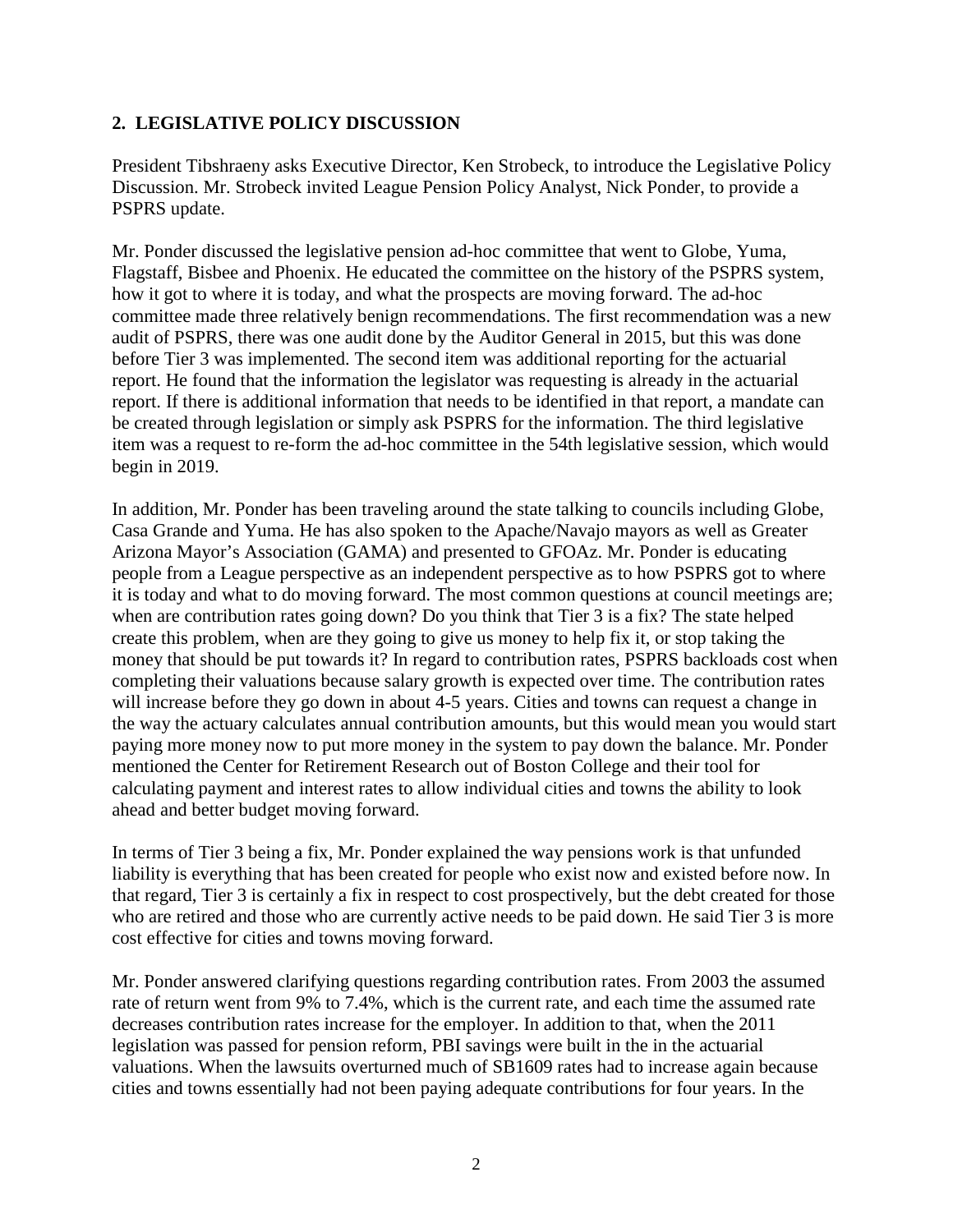2016 changes from a PBI to a COLA resulted in a contribution rate increase to account for anticipated future increases to PBI. He noted, the increase in contribution rates due to the COLA were a one-time adjustment and should not happen again moving forward. There will be one more increase in contribution rates next year since they have to account for people living longer. After that is done, cities and towns should hopefully see a leveling out of contribution rates.

In response to a question from Mayor Mueller regarding the powers of the PSPRS board, Mr. Ponder discussed how a provision clarifying the PSPRS board powers and abilities in regard to adding benefits. Mr. Strobeck mentioned the 50/50 cost split and how this could also mediate some of these issues since the cost is shared evenly.

Mr. Ponder discussed the issue of the Advisory Committee. He has been tasked with looking into the local board consolidation, the final outstanding item from SB1428 in 2016. The Cortex study proposed decreasing the amount of board from 233 to 45. The 45 was split up along county lines as well as allowing the 17 independent lands to keep their local boards. Mr. Ponder benchmarked plans across the country, separated plans between agent-multiple-employer plans and cost-sharing plans, you can think of non risk-pool versus risk-pool. He found that in terms of risk-pool plans, local boards were never in charge of making decisions that would affect the pool. The main point was to not have local boards making decisions that affect the pool, and then have other local boards questioning those decisions. The recommendation would be to have one medical board to assess any disability cases. That proposal was approved in the September meeting. There was to be a meeting in October to discuss whether or not PSPRS could handle all administrative work or could local boards handle some of it, what could the employer handle on their own, etc. At the October meeting, Police and Fire presented their own information which led the committee to rescind their approval of the medical board and have now created a working group to move forward.

Executive Director Ken Strobeck introduced John Kross, Town Manager, Queen Creek, to present on the Construction Sales Tax Task Force update.

Mr. Kross began to discuss an overview of the important policy considerations and the research the group did. A diverse group came together to represent the whole state of Arizona coupled with a technical, advisory group in order to present a unified and comprehensive report. The direction was to assemble a task force and analyze the implications of the various proposals that have been made over the past few years that would impose tax only on materials, and to calculate the implications of that. One of the first things done by the task force was to understand the various issues and concerns of the stakeholders and participants in this transaction. These concerns served as the foundation for the report: determining the tax liability and the requirements on these construction projects based on which jobs fall under maintenance, repair, replacement or alteration (MRRA), as a part of the 2013 legislation. For prime contractors, the liability for tax is 65% on the gross proceeds and the standard deduction today is 35% for labor based on the gross income of the construction project after all other deductions are taken. With the MRRA jobs, those are taxed on the purchase price of materials only paid through the vendor, or by the contractor based on the job site as chosen by the contractor. Critics often say that Arizona's tax system on construction is overly complex. In terms of tax compliance and complexity, we feel we were able to debunk those criticisms based on our research of nine other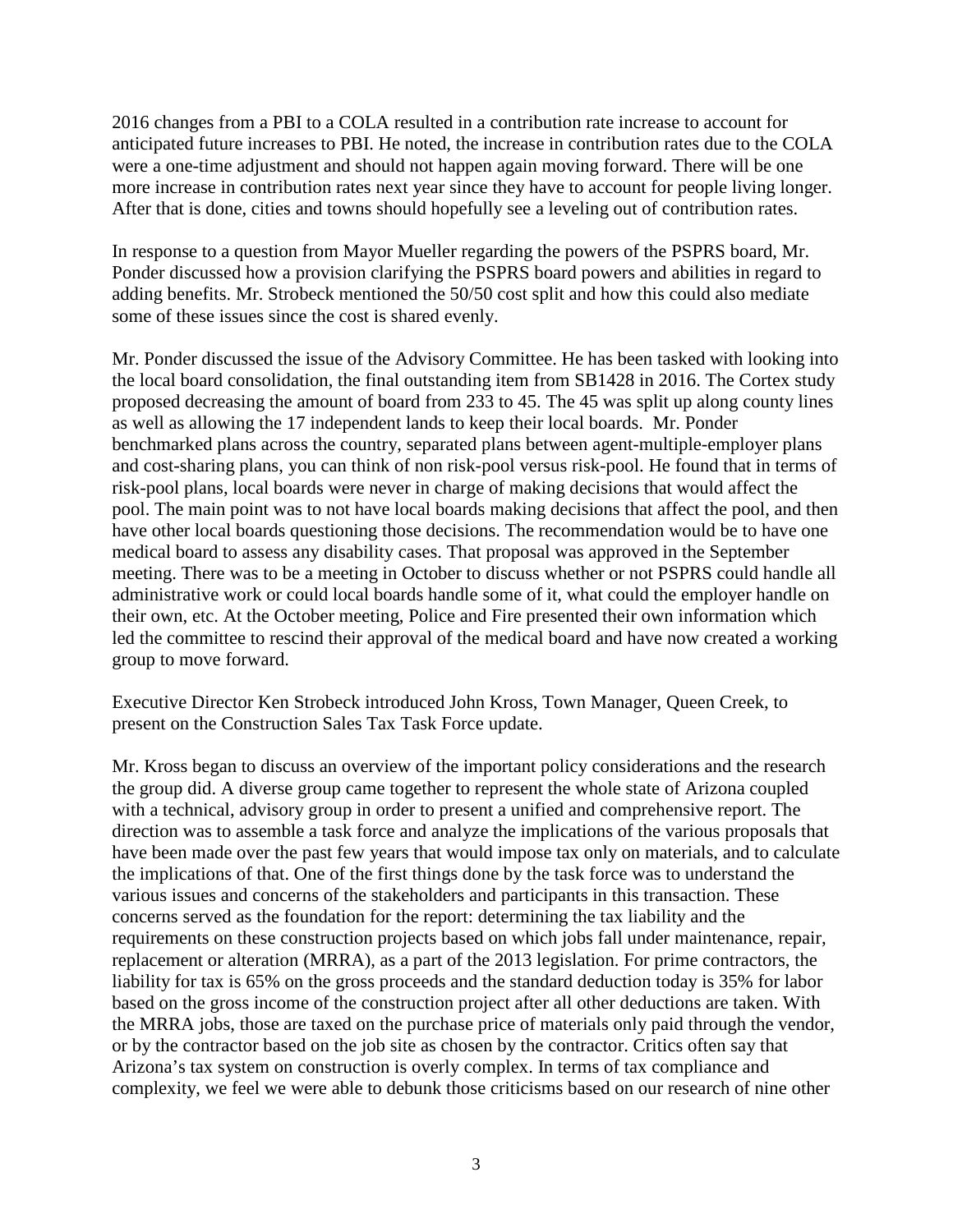states. One of the states that was researched, Utah, does have a tax on materials, but once researched further, it was noted there are other taxes imposed in Utah that make up for this difference. One of the issues the task force dealt with was responding to the 1999 Arthur Andersen study which essentially says more compliance would make up for any revenue gaps. This claim was debunked and data can be found in Appendix 12.

There are three proposals made by the task force for possible legislation if there should be interest moving forward. Each proposal has been held to the standard of six core principles established by the task force: ensure that tax revenues are remitted to the jurisdiction in which the construction activity occurs; any proposal does not amount in a significant reduction in the revenues for the state or local governments; maintains the integrity of other tax systems and policies; provides fairness for all similarly situated taxpayers; is easy to determine tax obligation and to comply with remittance; and prevents tax avoidance by relocating or restructuring businesses.

The task force began their proposal analysis with the most recent legislator proposals presented by Representative Cobb and by Senator Lesko. The analysis showed they did not come close to meeting the principles previously stated.

With each task force proposal, we are recommending that the state shared revenue pool be expanded to include Use Tax. It is classified the same as Retail and should be included in the state shared revenue pool. Each proposal essentially eliminates the MRRA category with the intent to try and simplify the system for the contractor and for compliance and remittance. It also allows the handyman class to pay tax on the purchase price of materials to the retail vendor. As for heavy highway construction, the task force decided to keep that as a completely separate category and keep that taxed using the prime contracting method.

Mr. Kross reviewed the three task force proposals as listed in the final report; the dollar limited approach, the percentage limited approach and the Arizona Contractor's Excise Tax (ACET).

Mayor Mitchell asks if the task force has talked with contractors. President Tibshraeny asks Legislative Director, Patrice Kraus, to answer the question. Ms. Kraus says that the task force has worked with contractors throughout their research and believes they have come to the realization that a materials only tax is not an option as the state cannot afford to lose a large amount of money. The task force is currently working with contractors in the industry to figure out a path forward.

Mayor Nexsen asked if the task force has shared their report with Representative Cobb. Ms. Kraus said no, that the task force wanted to share the final report with the Executive Committee before releasing it. She mentioned that they had provided Rep. Cobb with much of the research data and also information she has requested relating to her desire for the state to move to a materials-only tax. The task force had also shared their methodology with JLBC.

Ms. Kraus briefly touched on other legislative items that will likely be dealt with during the next legislative session. First, the legislative department has worked on ecoATM which was defeated last session. Legislative Associate Tom Savage has been leading a model ordinance process to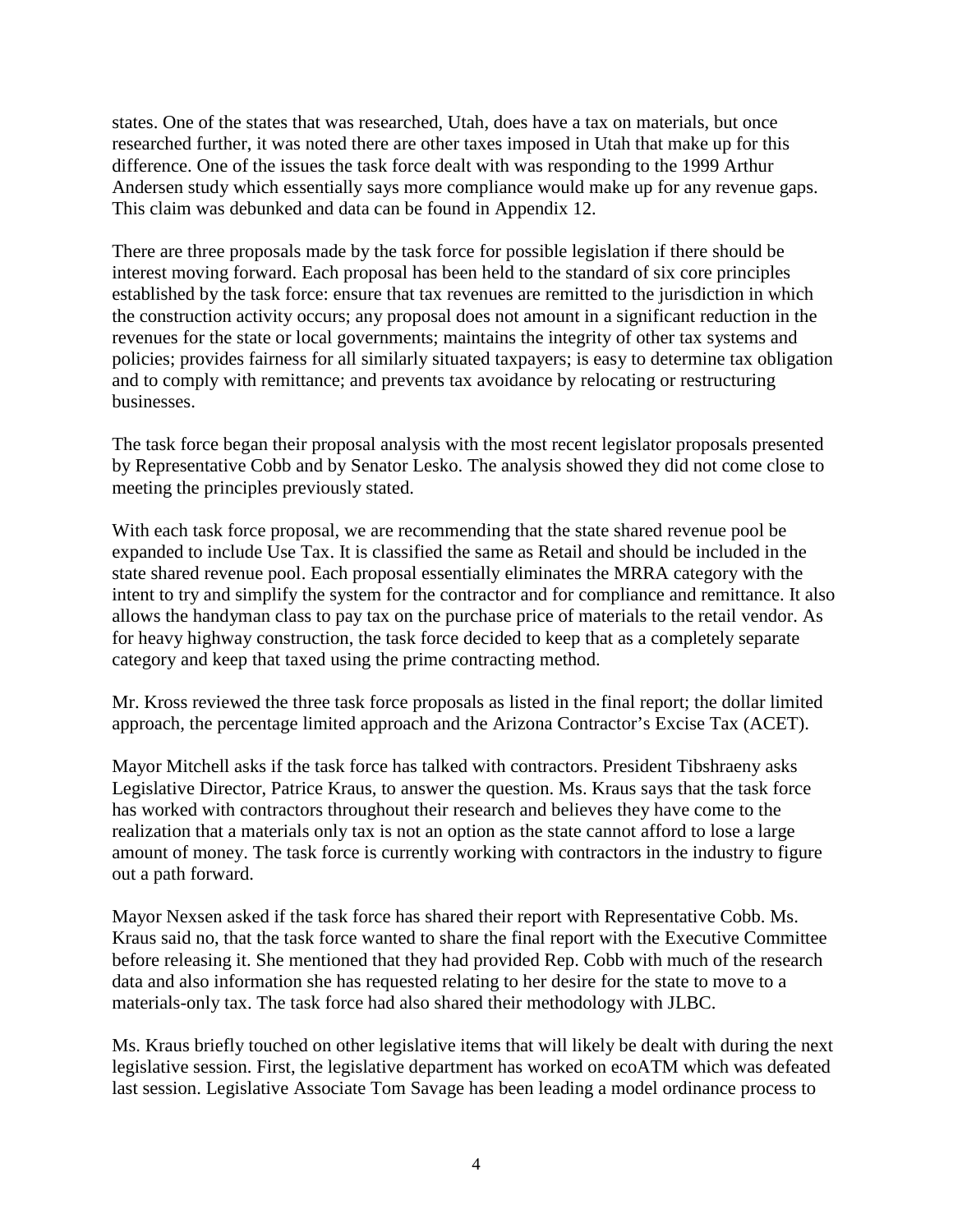prepare for the upcoming legislative session. Second, the legislative department is working on a fleet management issue driven by Representative Weninger. Last session, he looked at the state vehicle fleet and had a bill that required them to decrease their numbers by 20% over two years. He is now questioning city fleet numbers. We are working to collect the information he has requested regarding these numbers. The League assumes cities have decreased their fleets to appropriate levels after the great recession, but will continue to work on this issue. Another potential issue facing the legislative department is in regard to short-term rentals. This bill has passed and is now in effect, but may require some changes. The city of Sedona has asked if all platforms can be required to remit taxes for the people using their platform. Ms. Kraus informed the committee that Air BnB remits taxes on behalf of their hosts, while other platforms like Home Away and VRBO do not. The League will be discussion standardizing this process to have all platforms stand in the place of the taxpayer and pay these taxes on their behalf.

In closing, Ms. Kraus thanks the mayors and their cities for responding to numerous information requests.

Mr. Strobeck calls everyone's attention to the Municipal Policy Statement which summarizes the League Resolutions and is used as a tool to get into various legislators' offices to talk about legislative issues.

Mayor Kavanagh briefly discussed some additional bills that will be coming up this legislative session. There will be a bill in the works about sober living homes and having them register so cities and towns are aware of them. She mentioned a bill in regard to the rental tax issue working with the hotel and lodging association to get Air BnB and others on board. Mayor Kavanagh also said there would be a bill that would include marijuana in the Smoke-Free Arizona legislation. She also brought up the issue of the legitimacy of the process for service animals. The final issue was in regard to sex offenders and their ability to move within a certain distance of their victims.

## **3. SB1487 DEVELOPMENTS**

President Tibshraeny introduced League General Counsel Christina Estes-Werther to report on the developments regarding SB1487.

Ms. Estes-Werther informed the committee of the complaints that have been filed since the last meeting in August. The first, was mid-September by Senator Kavanagh who filed a complaint alleging the Phoenix police operations order relating to immigration enforcement had violated state law. He had seven specific allegations, though the Attorney General focused on two of the issues; concerns regarding placement of the language Phoenix uses and concerns regarding routine procedural matters when implementing immigration law. Essentially, the Attorney General tracked the operations order with state law and felt there was no conflict. This is the first no-violation that any city has received. Ms. Estes-Werther noted an issue with this particular complaint; she said the operations order was not directly approved by the Phoenix city council. There was a subcommittee that made a recommendation to the council that the operations order had to be updated to reflect recent court decisions, so they were updating to simply comply with law and that is what the council had approved. The language itself had never been approved by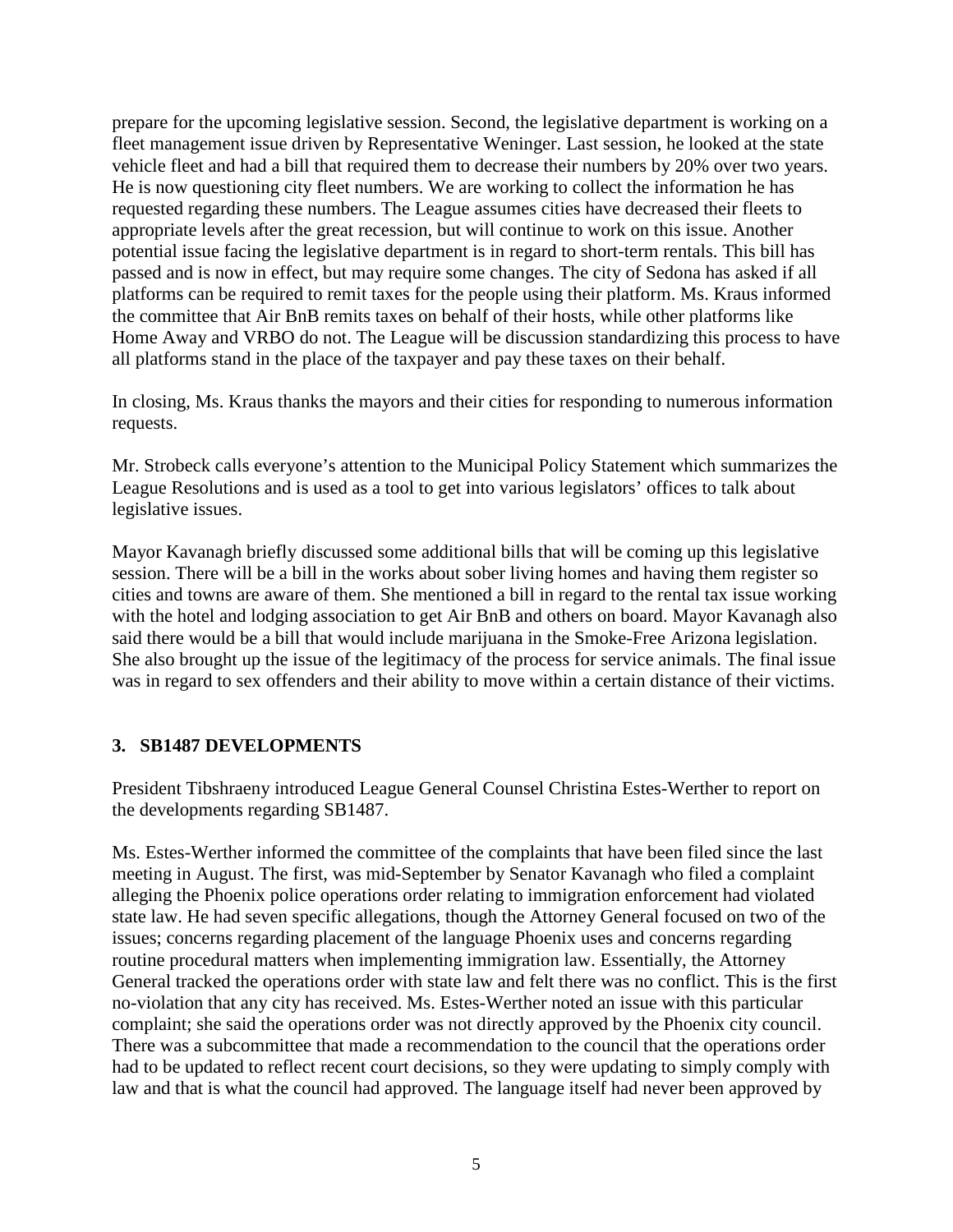the council. SB1487 says violations have to be an official action by the governing body to prompt an investigation. This shows that the Attorney General is taking a broad view of these claims, which is concerning.

Ms. Estes-Werther continued to discuss the second complaint, filed against the City of Bisbee by Senator Warren Petersen. This complaint alleged that Bisbee's plastic bag ban is in violation of state law. Ms. Estes-Werther said they had received the investigative report from the Attorney General stating that Bisbee's plastic bag ban does violate state law. This is the first "does violate" ruling as compared to "may violate." The City of Bisbee was given 30 days to comply to resolve the complaint or lose their state shared revenue, and they have about two weeks left at this point. Essentially, the Attorney General found that there is a conflict between the ordinance and state law and he does not recognize their charter authority in this case. The concern here is that the Attorney General's report refers to the Tucson case, is only recognizing charter authority in terms of local elections or real property. Since this issue did not fit into those two categories, the Attorney General found that Bisbee did violate state law. Bisbee held a special council meeting to go over the details of the report. We understand they are planning to re-write the ordinance so that the plastic bag ban is voluntary. Ms. Estes-Werther mentioned Bisbee may choose to conditionally repeal the law so that in the future, if it is found that this ruling violated their charter authority, they would be able to put the ordinance back into place. It is also possible they will file a challenge in the future after resolving this issue.

There were several clarifying questions regarding the issue of charter authority.

Ms. Estes-Werther noted that Bisbee tried to argue the plastic bag ban is a local issue because it is in regard to littering and trash in their community but the Attorney General disregarded their argument stating it was not in regard to elections or real property, therefore it was of state interest.

Mayor Von Gausig asked if there was any recourse or challenge that could be made by Bisbee. Ms. Estes-Werther said since they received a "does violate" there really is no recourse in the SB1487 legislation. When there is a "may violate" the city or town has an opportunity to respond if the Attorney General files the special action in the Supreme Court. In the "does violate" provision, it is silent and says the Attorney General makes a decision and unless resolved in 30 days the state treasurer will be notified to withhold state shared revenue. Though we do have regular court rules and proceedings, meaning Bisbee could file a declaratory action, they would have to start in the Superior Court because there is no direct route to the Supreme Court like there is in a "may violate" finding.

A question is asked about SB 1152 from the 2017 legislative session regarding consolidated elections and how that is not contradictory to the Attorney General's ruling. There were also questions about the process of changing the legislation in upcoming sessions.

Mr. Strobeck mentioned the voluntary assessment sample statement provided in the materials relating to the first SB 1487 litigation involving Tucson. The League retained outside counsel and filed arguments in the case. The Executive Committee had authorized half of the cost to be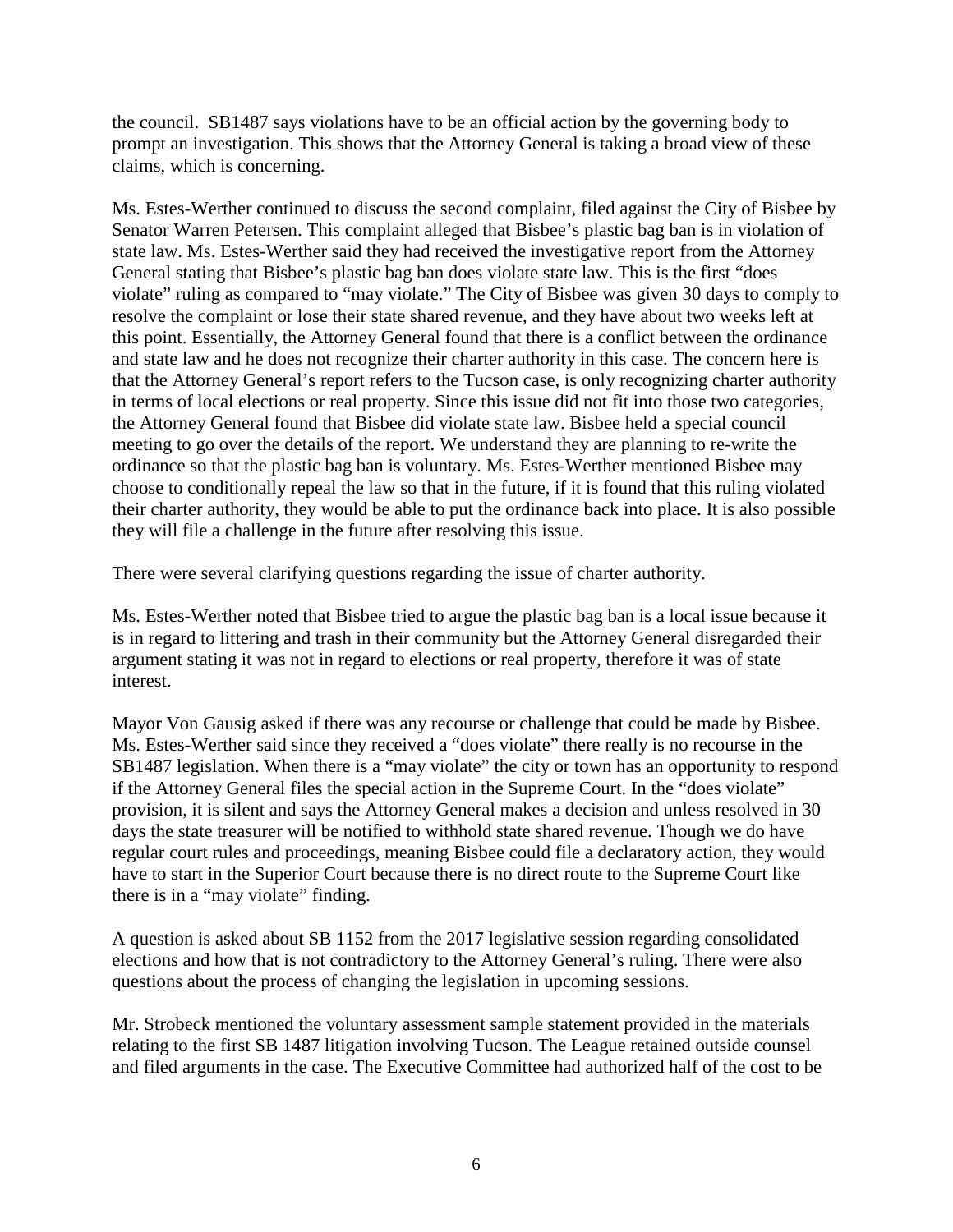paid for from League reserves and the other half will be billed on a per capita basis to all 91 cities and towns.

# **4. RECAP OF 2017 ANNUAL CONFERENCE**

President Tibshraeny welcomed League Communication and Education Director Matt Lore to report on the 2017 Annual Conference held in Oro Valley.

Mr. Lore thanked Mayor Hiremath of Oro Valley for hosting the Annual Conference. Mr. Lore referenced the financial report and noted the net revenue of the 2017 conference was \$212,768. The conference attendees totaled 1,131 and represented 82 out of the 91 cities and towns.

Mr. Lore pointed out the survey results provided in the committee materials and noted next year's conference will be held in Phoenix at the Phoenician Resort August 24-28. In 2019, the conference will be in Tucson at the Star Pass resort August 20-24.

The planning meeting for the 2018 conference will be held in March. He said anyone who is interested will be welcome to participate.

There were several comments and questions regarding the capacity of the hotels and if they can accommodate all our registered delegates.

# **5. LEAGUE ANNUAL SURVEY RESULTS**

President Tibshraeny again welcomed League Communication and Education Director Matt Lore to discuss the League annual survey results.

Mr. Lore discussed the annual survey and informed the committee that the survey is sent to all mayors, council members, managers, clerks, attorneys and other staff including intergovs and public information officers. In addition, the survey is also sent to city and town members of league affiliate groups including the Arizona City/County Manger Association (ACMA), the city attorneys association (ACAA), the municipal clerks association (AMCA) and the Government Finance Officers Association of Arizona (GFOAz).

Mr. Lore explained that the survey is rather short and is divided into three parts. The League looks at the demographics of respondents and what services members find the most valuable from the League and how we can improve our services to cities and towns.

## **6. 2016-2017 AUDIT REPORT**

President Jay Tibshraeny invited League Executive Director Ken Strobeck to present the 2016- 2017 audit report.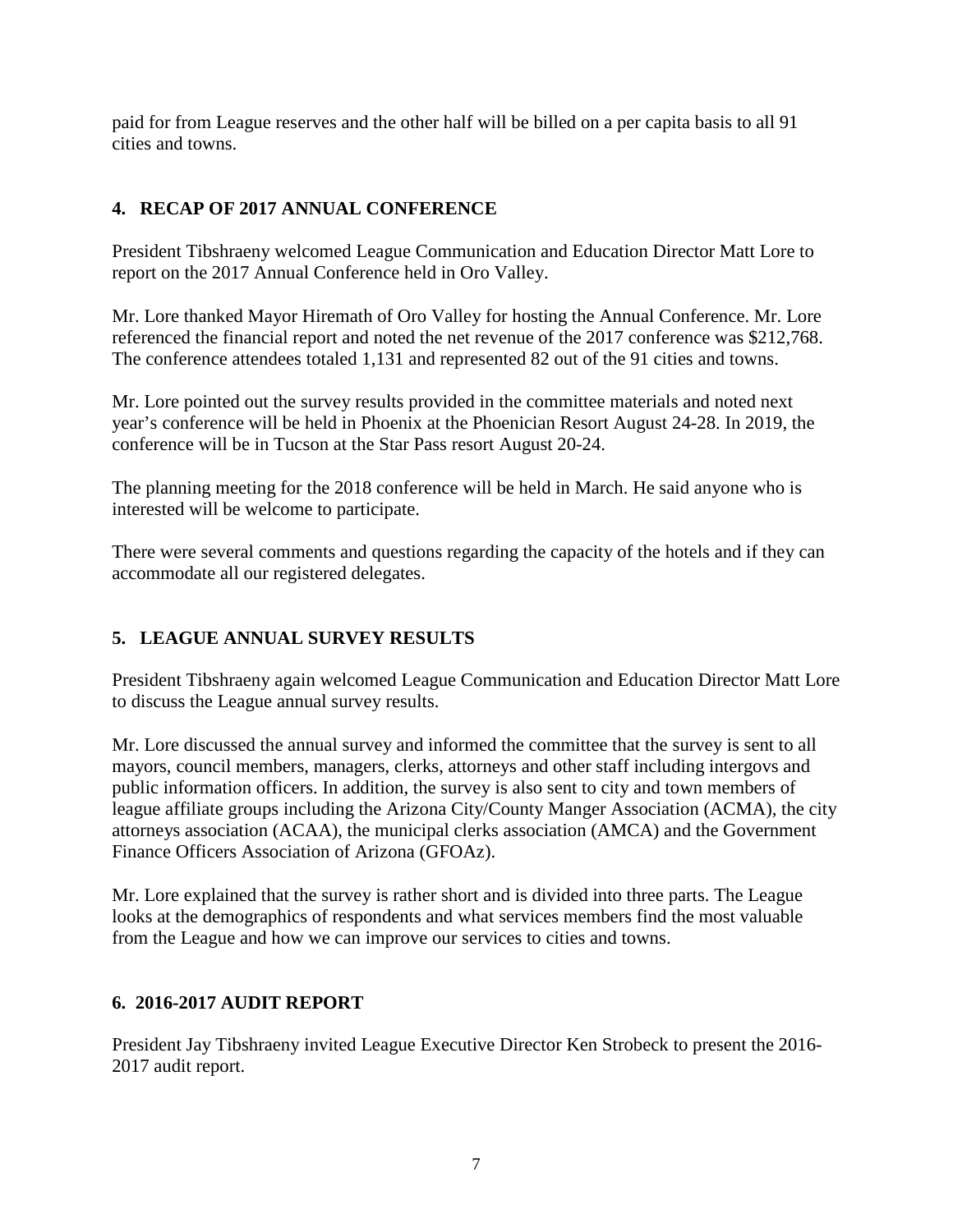Mr. Strobeck referenced the completed audit of the League as well as the Property Corporation provided in the committee materials. He noted this was completed by Clifton Larson Allen. There were no findings or recommended changes. Financial statement disclosures were found to be neutral, consistent and clear. The auditors did not encounter difficulties with management or completing the audit. Mr. Strobeck also noted that general fund revenue exceeded budgeted amounts and expenditures were under budget for the fiscal year.

Mayor Mark Nexsen moved to approve the 2016-2017 audit report; Mayor Mark Mitchell seconded the motion and it carried unanimously.

# **7. CITIES AND TOWNS WEEK 2017**

President Tibshraeny invited League Communication and Education Director Matt Lore to present on the 2017 Cities and Towns Week.

Mr. Lore began by applauding the efforts of League Communication and Education Associate Samantha Womer on the social media accounts led by the League which includes the League website, monthly newsletters, AZ Cities @ Work, the League magazine and social media accounts (Twitter, Instagram, and Facebook). He reminded the committee why the AZ Cities @ Work campaign began, as an effort to show citizens what cities and towns do. This is updated through the AZ Cities @ Work website, blog and social media accounts. Mr. Lore proceeded to present on the variety of platforms the League uses to communicate with citizens. He also encouraged the committee to utilize these tools and tag the League in posts.

Mr. Lore presented information about the 2017 Cities and Towns Week which took place October 15-21. Committee materials included numerous examples of how cities and towns got involved through social media, proclamations, press releases, etc. To increase participation in Cities and Towns Week, the League provides a toolkit containing several tools including sample press releases, hashtags and images to promote. He noted that Gilbert and El Mirage used new platforms like the NextDoor App and Snapchat/Instagram stories. He also informed the committee that the 2018 Cities and Towns Week will take place October 21-27, 2018.

# **8. LEAGUE DIRECTOR'S REPORT**

President Tibshraeny asked League Executive Director Ken Strobeck to present the League Director's Report.

Mr. Strobeck informed the committee the League had hosted the Western League Directors, which included seven municipal league directors from the western states, in Phoenix for a day and a half long workshop. He also noted a 3-day conference in Scottsdale for the National League of Cities Risk Insurance Program. Mr. Strobeck also mentioned the Arizona reception at the NLC conference in Charlotte, NC, November 15-18, that will be held on Friday night.